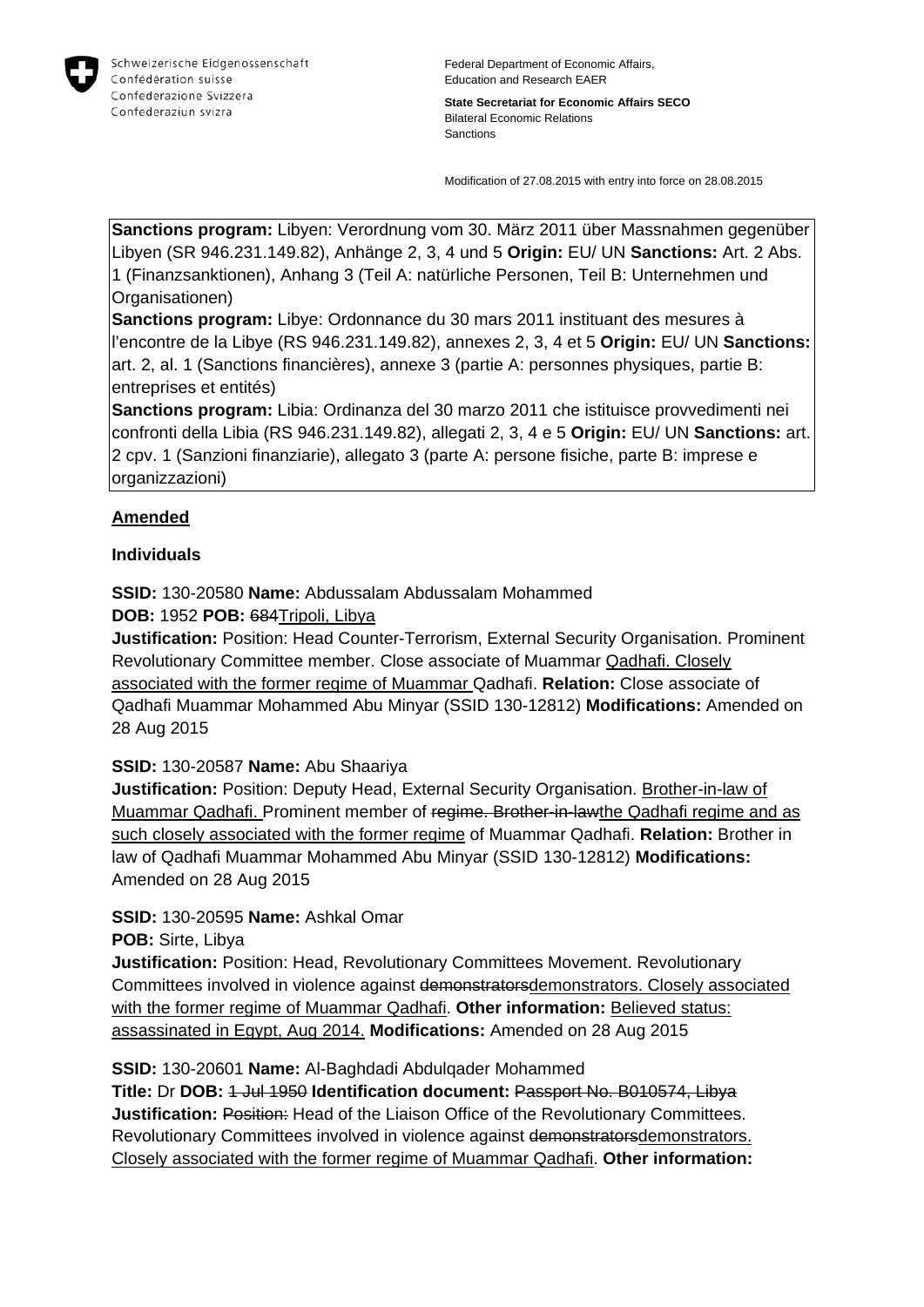Believed status/location: jail in Tunisia **Modifications:** Amended on 22 Mar 2013, 28 Aug 2015

**SSID:** 130-20607 **Name:** Dibri Abdulqader Yusef

**DOB:** 1946 **POB:** Houn, Libya

**Justification:** Position: Head of Muammar QADHAFI's Qadhafi's personal security. Responsibility for regime security. History of directing violence against dissidentsdissidents. Closely associated with the former regime of Muammar Qadhafi. **Modifications:** Amended on 28 Aug 2015

**SSID:** 130-20620 **Name:** Qadhaf Al-Dam Sayyid Mohammed

**DOB:** 1948 **POB:** Sirte, Libya

**Justification:** Cousin of Muammar Qadhafi. In the 1980s, Sayyid was involved in the dissident assassination campaign and allegedly responsible for several deaths in Europe. He is also thought to have been involved in arms procurement procurement. Closely associated with the former regime of Muammar Qadhafi. **Relation:** Cousin of Qadhafi Muammar Mohammed Abu Minyar (SSID 130-12812) **Modifications:** Amended on 28 Aug 2015

**SSID:** 130-20632 **Name:** Alshargawi Bashir Saleh BachirBashir

**DOB:** 1946 **POB:** Traghen

**Justification:** Head of Cabinet of Muammar Qadhafi. Closely associated with the Leader. Closenessformer regime of association with regimeMuammar Qadhafi. **Modifications:**  Amended on 28 Aug 2015

**SSID:** 130-20642 **Name:** Tohami Khaled **Title:** General **DOB:** 1946 **POB:** Genzur

**Justification: DirectorFormer director of Internal Security Office. ClosenessClosely** associated with the former regime of association with regimeMuammar Qadhafi. **Modifications:** Amended on 28 Aug 2015

**SSID:** 130-20648 **Name:** Farkash Mohammed Boucharaya **DOB:** 1 Jul 1949 **POB:** Al-Bayda

**Justification: DirectorFormer director of intelligence in External Security Office.** ClosenessClosely associated with the former regime of association with regimeMuammar Qadhafi. **Modifications:** Amended on 28 Aug 2015

**SSID:** 130-20655 **Name:** El-Kassim Zouai Mohamed Abou **Justification:** Former Secretary General of the General People's Congress; involved in violence against demonstratorsCongress. Closely associated with the former regime of Muammar Qadhafi. **Modifications:** Amended on 28 Aug 2015

**SSID:** 130-20659 **Name:** Al-Mahmoudi Baghdadi **Justification:** Prime Minister of Colonel Qadhafi's Government; involved in violence against demonstratorsGovernment. Closely associated with the former regime of Muammar Qadhafi. **Modifications:** Amended on 28 Aug 2015

**SSID:** 130-20663 **Name:** Hijazi Mohamad Mahmoud **Justification:** Minister for Health and Environment in Colonel Qadhafi's Government: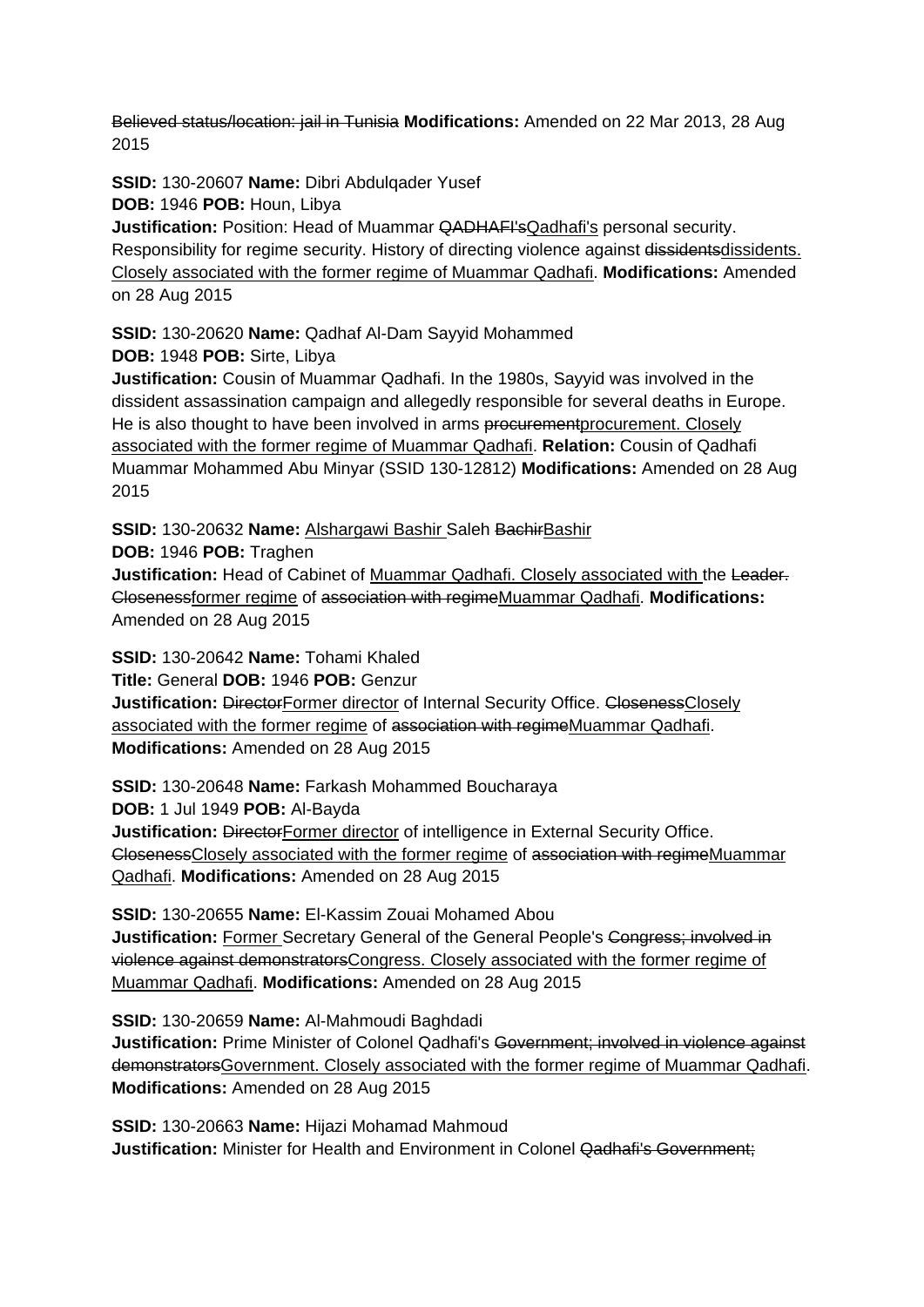involved in violence against demonstratorsQadhafi's Government. Closely associated with the former regime of Muammar Qadhafi. **Modifications:** Amended on 28 Aug 2015

**SSID:** 130-20672 **Name:** Houej Mohamad Ali

**DOB:** 1949 **POB:** Al-Azizia (near Tripoli)

**Justification:** Minister for Industry, Economy and Trade in Colonel Qadhafi's Government; involved in violence against demonstrators Government. Closely associated with the former regime of Muammar Qadhafi. **Modifications:** Amended on 28 Aug 2015

**SSID:** 130-20678 **Name:** Al-Gaoud Abdelmajid

**DOB:** 1943

**Justification:** Minister for Agriculture, Animal and Maritime Resources in Colonel Qadhafi's GovernmentQadhafi's Government. Closely associated with the former regime of Muammar Qadhafi. **Modifications:** Amended on 28 Aug 2015

**SSID:** 130-20683 **Name:** Al-Charif Ibrahim Zarroug

**Justification:** Minister for Social Affairs in Colonel Qadhafi's Government; involved in violence against demonstratorsGovernment. Closely associated with the former regime of Muammar Qadhafi. **Modifications:** Amended on 28 Aug 2015

**SSID:** 130-20687 **Name:** Fakhiri Abdelkebir Mohamad

**DOB:** 4 May 1963 **Identification document:** Passport No. B/014965, Libya (expired end 2013)

**Justification:** Minister for Education, Higher Education and Research in Colonel Qadhafi's Government; involved in violence against demonstratorsQadhafi's Government. Closely associated with the former regime of Muammar Qadhafi. **Modifications:** Amended on 28 Aug 2015

**SSID:** 130-20700 **Name:** Mansour Abdallah

**DOB:** 8 Jul 1954 **Identification document:** Passport No. B/014924, Libya (expiresexpired end 2013)

**Justification:** Close Former close collaborator of Colonel Qadhafi, former senior role in security services and former director of radio and television; involved in violence against demonstratorstelevision. Closely associated with the former regime of Muammar Qadhafi. **Relation:** Close collaborator of Qadhafi Muammar Mohammed Abu Minyar (SSID 130- 12812) **Modifications:** Amended on 28 Aug 2015

**SSID:** 130-20706 **Name:** Al Qadhafi Quren Salih Quren

**Justification:** Former Libyan Ambassador to Chad. Has left Chad for Sabha. Involved directly in recruiting and coordinating mercenaries for the regimeregime. Closely associated with the former regime of Muammar Qadhafi. **Modifications:** Amended on 28 Aug 2015

**SSID:** 130-20712 **Name:** Al Kuni Amid Husain

**Title:** Colonel

**Justification:** Former Governor of Ghat (South Libya). Directly involved in recruiting mercenariesmercenaries. Closely associated with the former regime of Muammar Qadhafi. **Other information:** Believed status/location: South Libya **Modifications:** Amended on 22 Mar 2013, 28 Aug 2015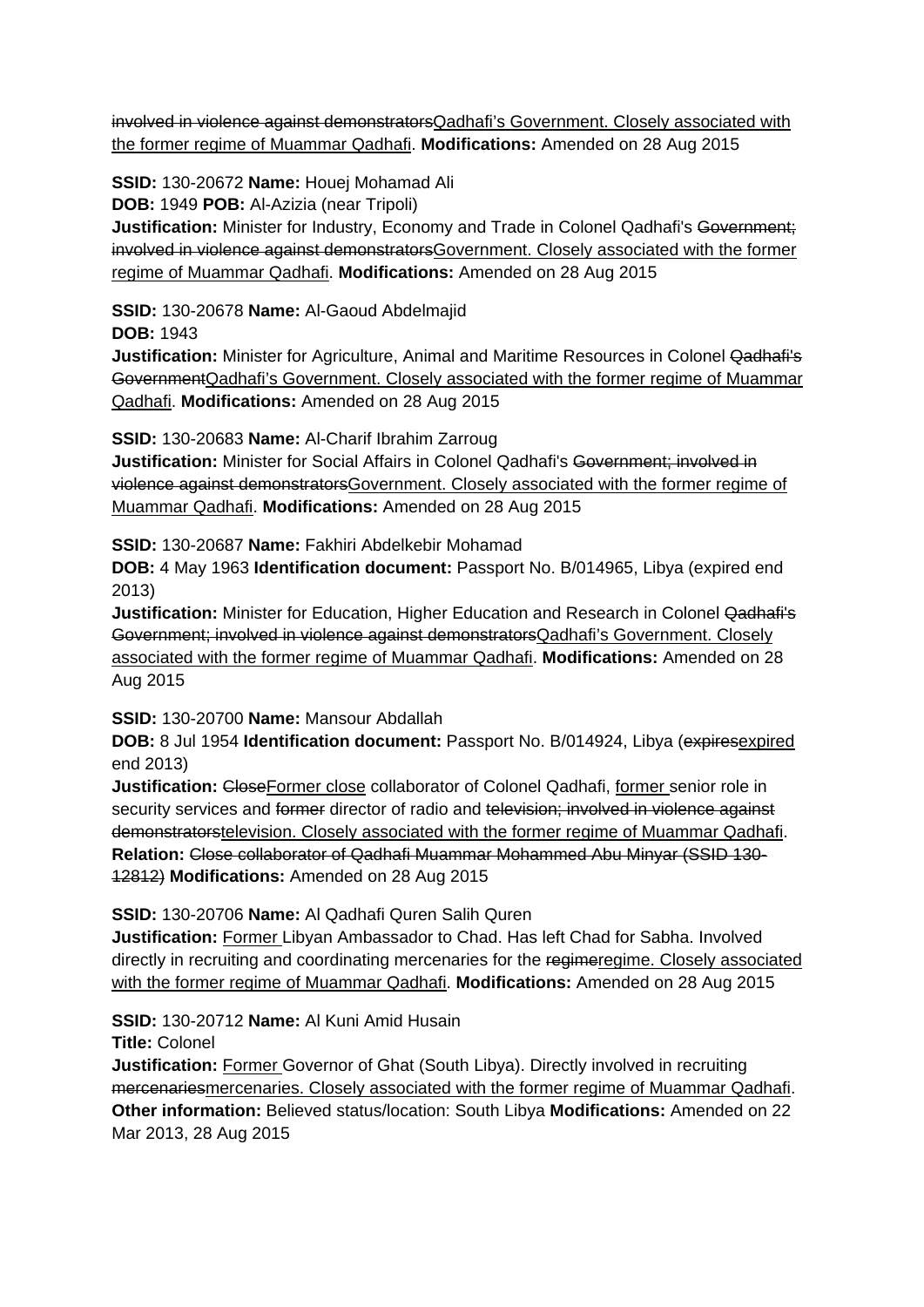**SSID:** 130-20716 **Name:** Taher Juwadi

**Title:** Colonel

**Justification:** Position: Fourth in Revolutionary Guard chain of command. Colonel. Key Member of the Qadhafi regimeregime. As such, closely associated with the former regime of Muammar Qadhafi. **Modifications:** Amended on 28 Aug 2015

## **Entities**

**SSID:** 130-20760 **Name:** Libyan Agricultural Bank

**Good quality a.k.a.: a)** Agricultural Bank **b)** Al Masraf Al Zirae Agricultural Bank **c)** Al Masraf Al Zirae **d)** Libyan Agricultural Bank **Address: a)** El Ghayran Area, Ganzor El Sharqya, P.O.Box 1100, Tripoli, Libya **b)** Al Jumhouria Street, East Junzour, Al Gheran, Tripoli, Libya

**Justification:** Libyan subsidiary of the Central Bank of LibyaLibya. Closely associated with the former regime of Muammar Qadhafi. **Other information:** Email Address agbank@agribankly.org; SWIFT/BIC AGRULYLT (Libya); Tel No. (218)214870586; Tel No. (218) 214870714; Tel No. (218) 214870745; Tel No. (218) 213338366; Tel No. (218) 213331533; Tel No. (218) 213333541; Tel No. (218) 213333544; Tel No. (218) 213333543; Tel No. (218) 213333542; Fax No. (218) 214870747; Fax No. (218) 214870767; Fax No. (218) 214870777; Fax No. (218) 213330927; Fax No. (218) 213333545 **Modifications:**  Amended on 28 Aug 2015

**SSID:** 130-20771 **Name:** Revolutionary Guard Corps

**Justification:** Closely associated with the former regime of Muammar Qadhafi. Involved in violence against demonstrators. **Modifications:** Amended on 28 Aug 2015

**SSID:** 130-20775 **Name:** Libyan Jamahirya Broadcasting Corporation

**Justification: PublicClosely associated with the former regime of Muammar Qadhafi.** Involved in public incitement to hatred and violence through participation in disinformation campaigns concerning violence against demonstrators. **Other information:** Contact details: tel: 00 218 21 444 59 26; 00 21 444 59 00; fax: 00 218 21 340 21 07 http://www.ljbc.net; email: info@ljbc.net. **Modifications:** Amended on 28 Aug 2015

**SSID:** 130-20780 **Name:** Waatassimou Foundation

**Address:** Tripoli

**Justification:** Controlled by Muammar Qadhafi'sClosely associated with the former regime and potential source of funding for itMuammar Qadhafi. **Relation:** Controlled by Qadhafi Muammar Mohammed Abu Minyar (SSID 130-12812) **Modifications:** Amended on 28 Aug 2015

**SSID:** 130-20785 **Name:** Gaddafi International Charity and Development Foundation **Justification: Controlled by Muammar Qadhafi'sClosely associated with the former regime** and potential source of funding for itMuammar Qadhafi. **Relation:** Controlled by Qadhafi Muammar Mohammed Abu Minyar (SSID 130-12812) **Other information:** Contact details of administration: Hay Alandalus – Jian St. – Tripoli – PoBox: 1101 – LIBYA Telephone: (+218) 214778301 - Fax: (+218) 214778766; email: info@gicdf.org. **Modifications:** Amended on 28 Aug 2015

**SSID:** 130-20791 **Name:** Libyan Arab African Investment Company (LAAICO) **Good quality a.k.a.:** LAICO **Address: a)** Janzour, 76351, Libya **b)** Tripoli, 81370, Libya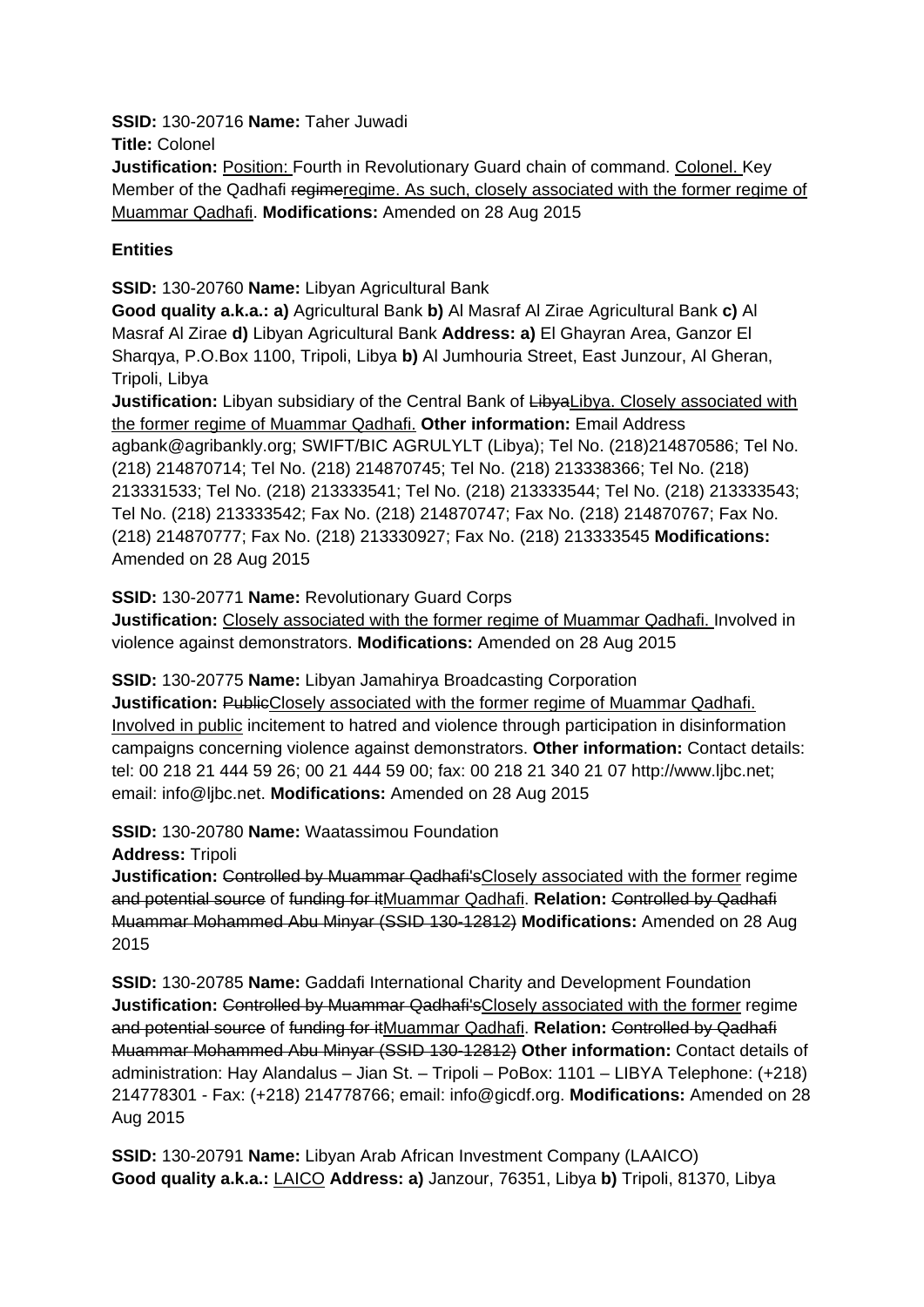**Justification: Controlled by Muammar Qadhafi'sClosely associated with the former regime** and potential source of funding for itMuammar Qadhafi. **Relation:** Controlled by Qadhafi Muammar Mohammed Abu Minyar (SSID 130-12812) **Other information:** Site: http://www.laaico.com. Company established in 1981. Tel: 00 218 (21) 4890146 – 4890586 - 4892613 Fax: 00 218 (21) 4893800 - 4891867. email: info@laaico.com. **Modifications:**  Amended on 28 Aug 2015

**SSID:** 130-20804 **Name:** Al-Inma Holding Co. for Services Investments **Justification:** Libyan subsidiary of the Economic & Social Development FundFund. Closely associated with the former regime of Muammar Qadhafi. **Modifications:** Amended on 28 Aug 2015

**SSID:** 130-20809 **Name:** Al-Inma Holding Company for Tourism Investment **Address:** Hasan al-Mashay Street (off al-Zawiyah Street), Tripoli, Libya **Justification:** Libyan subsidiary of the Economic & Social Development Fund Fund. Closely associated with the former regime of Muammar Qadhafi. **Other information:** Tel No.: (218) 213345187. Fax: +218.21.334.5188. e-mail: info@ethic.ly. **Modifications:** Amended on 28 Aug 2015

**SSID:** 130-20820 **Name:** Al-Inma Holding Co. for Construction and Real Estate **Developments** 

**Justification:** Libyan subsidiary of the Economic & Social Development FundFund. Closely associated with the former regime of Muammar Qadhafi. **Modifications:** Amended on 28 Aug 2015

**SSID:** 130-20824 **Name:** LAP Green Networks

**Good quality a.k.a.: a)** LAP Green Holding CompanyGreenN **b)** LAP Green Holding Company **Address:** 9th Floor, Ebene Tower, 52, Cybercity, Ebene, Mauritius **Justification:** Libyan subsidiary of the Libyan Africa Investment PortfolioPortfolio. Closely associated with the former regime of Muammar Qadhafi. **Modifications:** Amended on 28 Aug 2015

**SSID:** 130-20829 **Name:** Sabtina Ltd

**Address:** 530-532 Elder Gate, Elder House, Milton Keynes, United Kingdom **Justification:** UK-incorporated subsidiary of the Libyan Investment AuthorityAuthority. Closely associated with the former regime of Muammar Qadhafi. **Other information:** Reg no 01794877 (UK) **Modifications:** Amended on 28 Aug 2015

**SSID:** 130-20844 **Name:** Ashton Global Investments Limited **Address:** Woodbourne Hall, P.O.Box 3162, Road Town, Tortola, British Virgin Islands Justification: BVI-incorporated subsidiary of the Libyan Investment AuthorityAuthority. Closely associated with the former regime of Muammar Qadhafi. **Other information:** Reg no 1510484 (BVI) **Modifications:** Amended on 28 Aug 2015

**SSID:** 130-20852 **Name:** Capitana Seas Limited

**Address:** Trident Trust Company (BVI) Ltd, Trident Chambers, P.O.Box 146, Road Town, Tortola, British Virgin Islands

**Justification:** BVI-incorporated entity owned by Saadi Qadhafi. Closely associated with the former regime of Muammar Qadhafi. **Relation:** Owned by Qadhafi Saadi (SSID 130-12860) **Other information:** Reg no: 1526359 (BVI). **Modifications:** Amended on 28 Aug 2015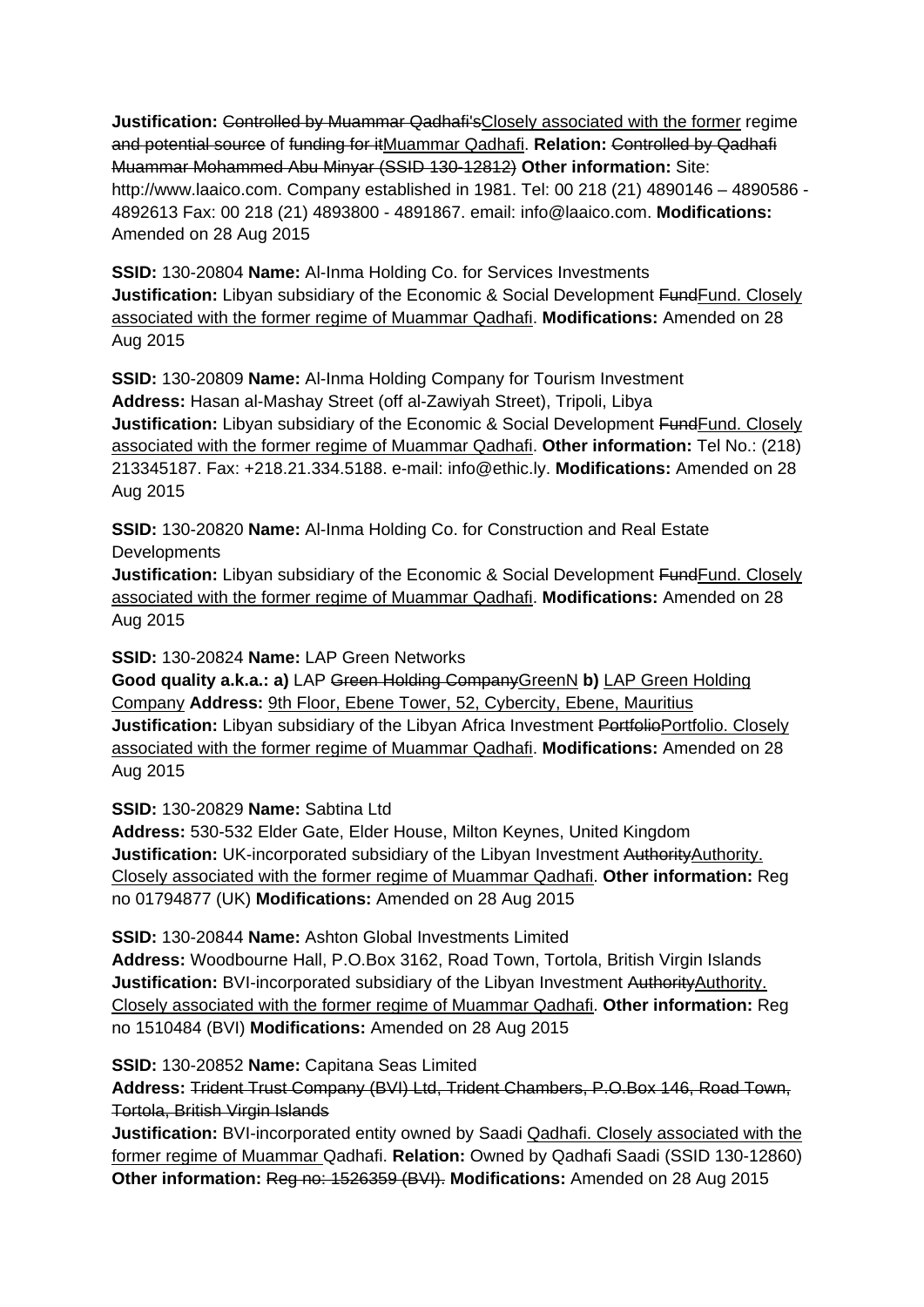**SSID:** 130-20859 **Name:** Kinloss Property Limited

**Address:** Woodbourne Hall, P.O.Box 3162, Road Town, Tortola, British Virgin Islands **Justification:** BVI-incorporated subsidiary of the Libyan Investment AuthorityAuthority. Closely associated with the former regime of Muammar Qadhafi. **Other information:** Reg no 1534407 (BVI). **Modifications:** Amended on 28 Aug 2015

**SSID:** 130-20865 **Name:** Baroque Investments Limited

**Address:** ILS Fiduciaries (IOM) Ltd, First Floor, Millennium House, Victoria Road, Douglas, Isle of Man

**Justification:** IOM-incorporated subsidiary of the Libyan Investment AuthorityAuthority. Closely associated with the former regime of Muammar Qadhafi. **Other information:** Reg no 59058C (IOM). **Modifications:** Amended on 28 Aug 2015

**SSID:** 130-21110 **Name:** Al-Inma Holding Co. For Industrial Investments **Justification:** Libyan subsidiary of the Economic & Social Development Fund Fund. Closely associated with the former regime of Muammar Qadhafi. **Modifications:** Amended on 28 Aug 2015

**Sanctions program:** Libyen: Verordnung vom 30. März 2011 über Massnahmen gegenüber Libyen (SR 946.231.149.82), Anhänge 2, 3, 4 und 5 **Origin:** EU/ UN **Sanctions:** Art. 4 (Einund Durchreiseverbot), Anhang 5

**Sanctions program:** Libye: Ordonnance du 30 mars 2011 instituant des mesures à l'encontre de la Libye (RS 946.231.149.82), annexes 2, 3, 4 et 5 **Origin:** EU/ UN **Sanctions:** art. 4 (Interdiction de séjour et de transit), annexe 5

**Sanctions program:** Libia: Ordinanza del 30 marzo 2011 che istituisce provvedimenti nei confronti della Libia (RS 946.231.149.82), allegati 2, 3, 4 e 5 **Origin:** EU/ UN **Sanctions:** art. 4 (Divieto di entrata e di transito), allegato 5

# **Amended**

### **Individuals**

**SSID:** 130-20379 **Name:** Abdussalam Abdussalam Mohammed

**DOB:** 1952 **POB:** Tripoli, Libya

**Justification:** Position: Head Counter-Terrorism, External Security Organisation. Prominent Revolutionary Committee member. Close associate of Muammar Qadhafi. Closely associated with the former regime of Muammar Qadhafi. **Relation:** Close associate of Qadhafi Muammar Mohammed Abu Minyar (SSID 130-12987) **Modifications:** Amended on 28 Aug 2015

### **SSID:** 130-20385 **Name:** Abu Shaariya

**Justification:** Position: Deputy Head, External Security Organisation. Brother-in-law of Muammar Qadhafi. Prominent member of regime. Brother-in-lawthe Qadhafi regime and as such closely associated with the former regime of Muammar Qadhafi. **Relation:** Brother in law of Qadhafi Muammar Mohammed Abu Minyar (SSID 130-12987) **Modifications:**  Amended on 28 Aug 2015

**SSID:** 130-20393 **Name:** Ashkal Omar **POB:** Sirte, Libya **Justification:** Position: Head, Revolutionary Committees Movement. Revolutionary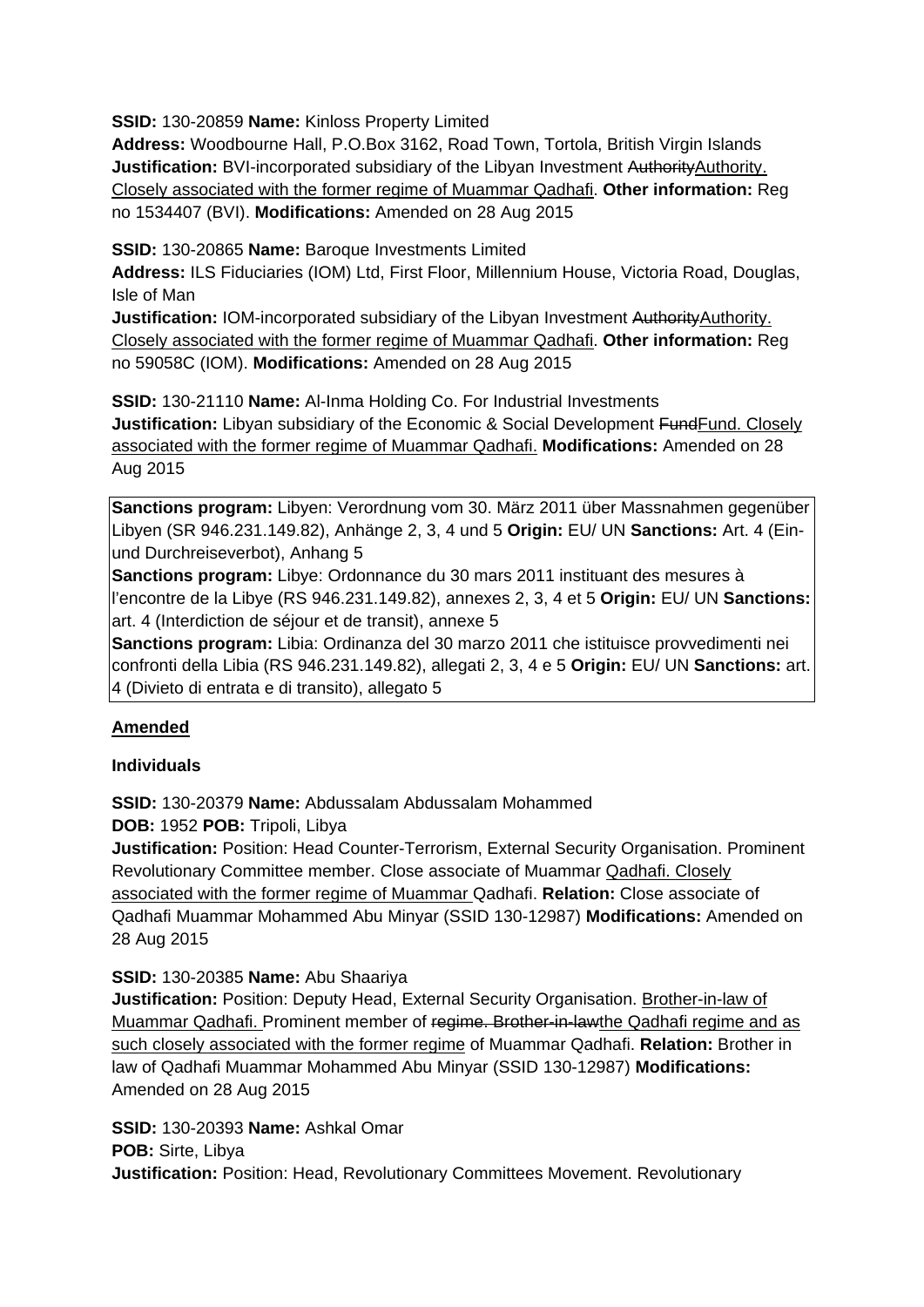Committees involved in violence against demonstratorsdemonstrators. Closely associated with the former regime of Muammar Qadhafi. **Other information:** Believed status: assassinated in Egypt, Aug 2014. **Modifications:** Amended on 28 Aug 2015

**SSID:** 130-20410 **Name:** Alshargawi Bashir Saleh BachirBashir **DOB:** 1946 **POB:** Traghen **Justification:** Head of Cabinet of Muammar Qadhafi. Closely associated with the Leader. Closenessformer regime of association with regimeMuammar Qadhafi. **Modifications:**  Amended on 28 Aug 2015

**SSID:** 130-20417 **Name:** Tohami Khaled **Title:** General **DOB:** 1946 **POB:** Genzur **Justification: DirectorFormer director of Internal Security Office. ClosenessClosely** associated with the former regime of association with regimeMuammar Qadhafi. **Modifications:** Amended on 28 Aug 2015

**SSID:** 130-20424 **Name:** Farkash Mohammed Boucharaya **DOB:** 1 Jul 1949 **POB:** Al-Bayda **Justification: DirectorFormer director of intelligence in External Security Office.** ClosenessClosely associated with the former regime of association with regimeMuammar Qadhafi. **Modifications:** Amended on 28 Aug 2015

**SSID:** 130-20431 **Name:** El-Kassim Zouai Mohamed Abou **Justification:** Former Secretary General of the General People's Congress; involved in violence against demonstratorsCongress. Closely associated with the former regime of Muammar Qadhafi. **Modifications:** Amended on 28 Aug 2015

**SSID:** 130-20435 **Name:** Al-Mahmoudi Baghdadi **Justification:** Prime Minister of Colonel Qadhafi's Government; involved in violence against demonstratorsGovernment. Closely associated with the former regime of Muammar Qadhafi. **Modifications:** Amended on 28 Aug 2015

**SSID:** 130-20439 **Name:** Hijazi Mohamad Mahmoud **Justification:** Minister for Health and Environment in Colonel Qadhafi's Government: involved in violence against demonstrators Government. Closely associated with the former regime of Muammar Qadhafi. **Modifications:** Amended on 28 Aug 2015

**SSID:** 130-20452 **Name:** Houej Mohamad Ali

**DOB:** 1949 **POB:** Al-Azizia (near Tripoli)

**Justification:** Minister for Industry, Economy and Trade in Colonel Qadhafi's Government; involved in violence against demonstratorsGovernment. Closely associated with the former regime of Muammar Qadhafi. **Modifications:** Amended on 28 Aug 2015

**SSID:** 130-20459 **Name:** Al-Gaoud Abdelmajid **DOB:** 1943

**Justification:** Minister for Agriculture, Animal and Maritime Resources in Colonel Qadhafi's GovernmentGovernment. Closely associated with the former regime of Muammar Qadhafi. **Modifications:** Amended on 28 Aug 2015